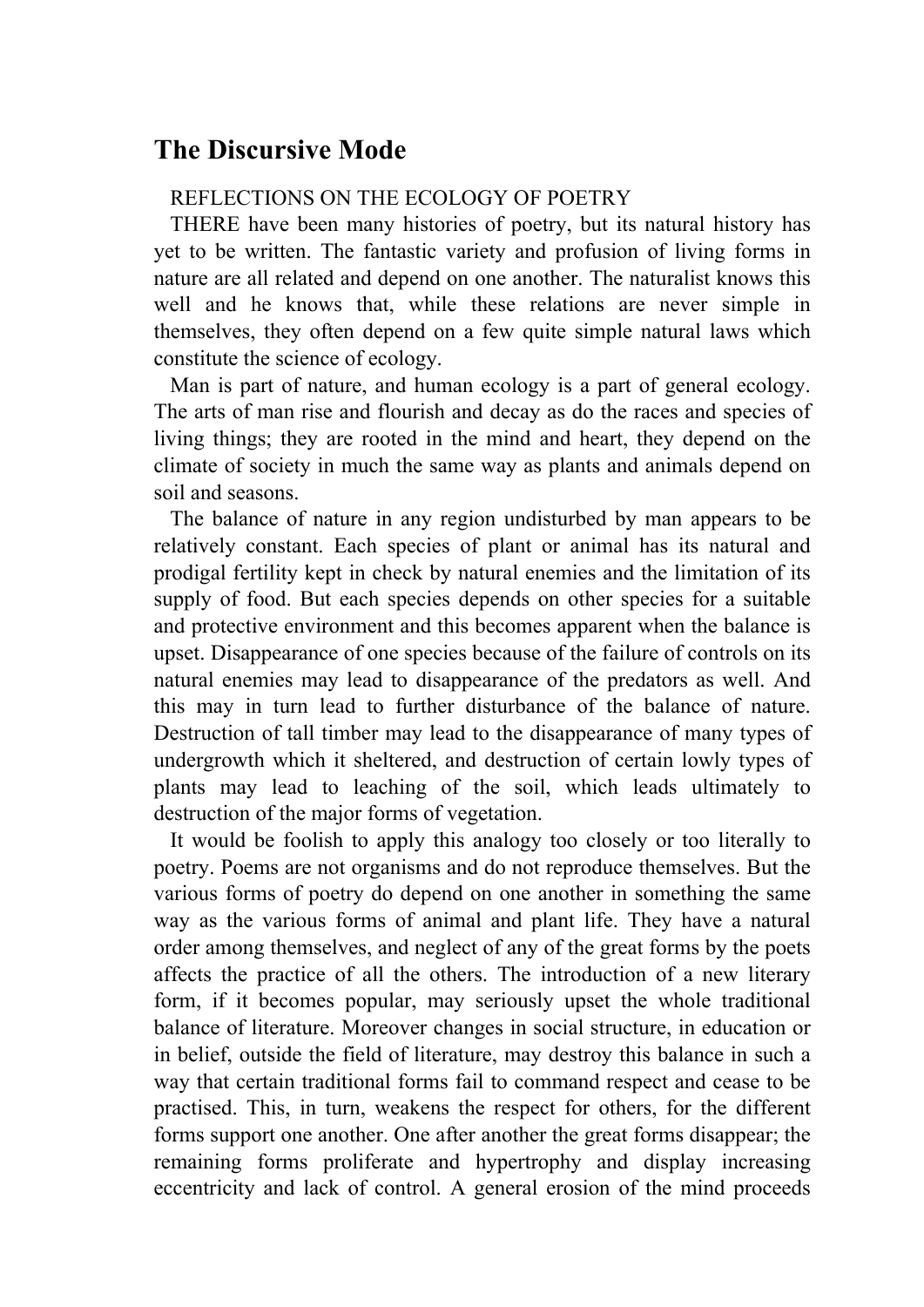with more and more acceleration. A desert ecology replaces the ecology of the rain forest. The forms are few, small, hardy, and reflect the impoverished soil in which they grow. If the process goes a little further a point of no return is reached; sand, clay and naked rock present a lifeless and inhuman landscape where only minimal forms of life persist.

 I have seen physical deserts of this kind in several parts of Australia: that made by the intrusion of the goat and the rabbit in South Australia; that produced by the greed and ignorance of too intense cultivation in the Mallee; that produced by poisonous fumes around Mt Lyell in Tasmania. The analogous destruction of the landscape of literature by the intrusion of alien and sterile forms of cheap amusement, by exhaustion of the heart and mind, proceeding from greedy and ignorant exploitation of their resources, and by a poisoning of the atmosphere of belief in which the forms of art breathe and flourish, is an obvious feature of the world in which we live. Looking backwards, it is easy now to see the slow progress towards a desert ecology from the sixteenth century to the present day. It is still a young desert, like parts of the centre of Australia, capable of responding to rain and good seasons or to irrigation, not yet a Sahara or a Gobi. It has its oases. But gone is the landscape in which the epic, the great philosophic poem and the verse tragedy massed their great timbers and delighted by the contrast of forms and foliage; in which verse satire, the ode, the epistle, the elegy, the romance, the hortatory or instructive poem, the pastoral and the long meditative poem or celebrant hymn, gave its general character to the woodland, while innumerable lowlier forms of sonnet or epigram and song filled all the space between. Instead there now is only the sparse and monotonous vegetation of the arid steppe: little poems of reflection, brief comments, interior monologues, sharp critical barks and hisses, songs that never become articulate; earnestness that lacks the enchantment of truth, and frivolity that disgusts by its absence of charm.

 The death of the great poem began in the seventeenth century. The balance of nature was disturbed when a new literary form, the novel or, as Fielding called it, the comic prose epic, arose. It is no accident that one died as the other began to flourish. Something noble in the mind of man died with it and something more comfortable and amusing took its place. Verse tragedy no longer supported by the taste for epic declined too, and comedy supported by the novel rose to take its place. The tragic mode gave way to the pathetic. In the eighteenth century, satire became the dominant form, and the disposition of the lesser kinds it sheltered was changed. The profuse varieties of lyric verse disappeared till only the song designed to be sung in the theatre remained. The ode suffered hypertrophy into the grotesque Pindarique. Sham extensions of the *Georgics* celebrated the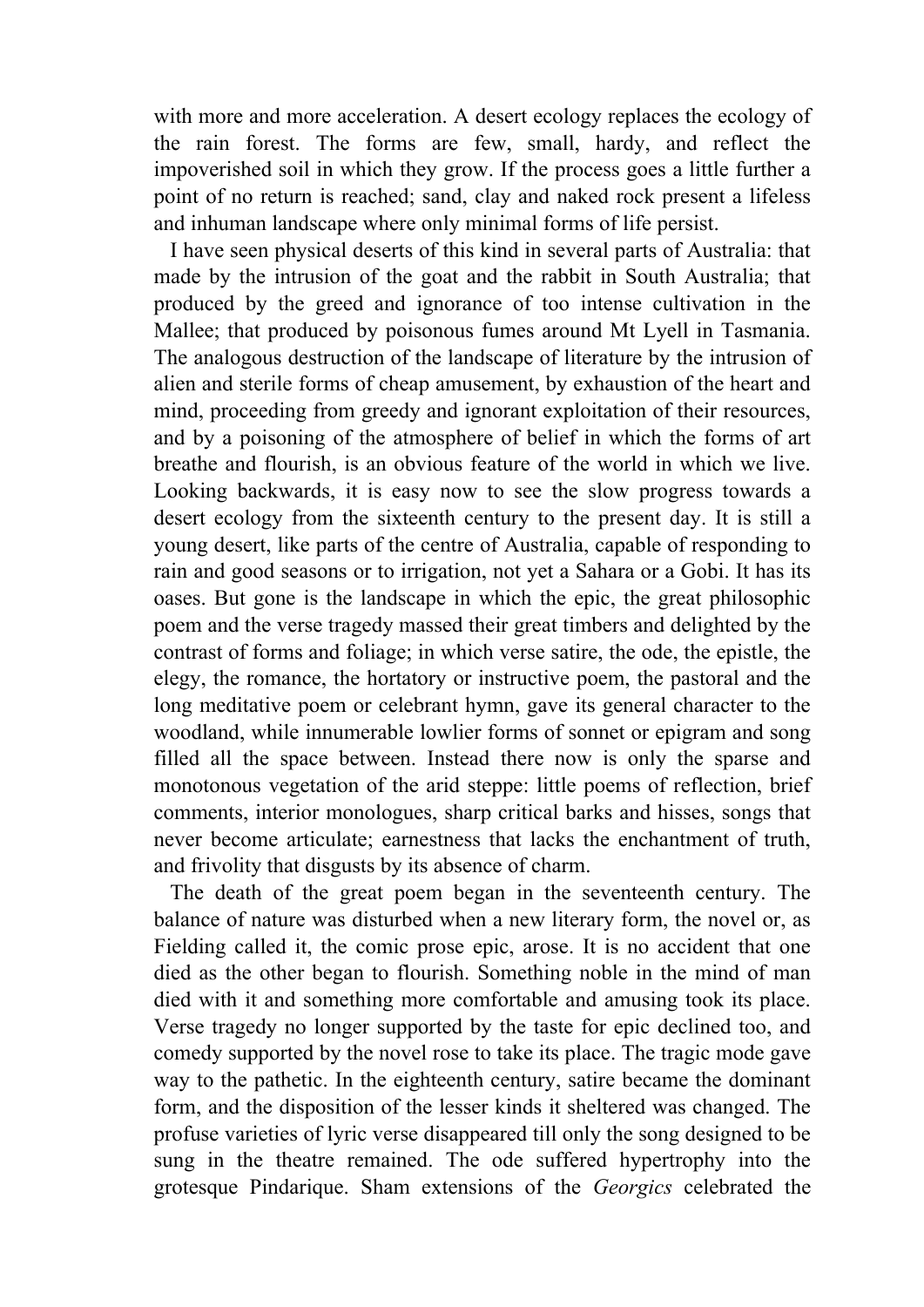wool-trade, the cultivation of sugar cane and the art of preserving health. The pigmy shape of mock epic flourished in the space left by epic in exquisite or impotent parody. The great poems of the period were ghosts: Dryden's translation of the *Aeneid*, Pope's translation of Homer. These poets gave life to what they transplanted, but in themselves they were a sign that the impulse to write original epic was gone.

 When the long narrative poem was revived once more it was plain that the impulse came now from another source. It is not Ariosto or Pulci that stands behind Byron's *Don Juan* but the novels of Sterne and Fielding; it is not Milton or Lucretius that give character to Wordsworth's *Prelude* but the *Confessions* of Rousseau and the novels of Henry Mackenzie. Even *The Idylls of the King* is a kind of Victorian fiction in romantic fancy dress. The great narrative poem began to accept its inferiority to the novel and to imitate its methods. Clough and the Brownings went all the way. But the year *The Bothie of Tober-na-Vuolich* appeared was the year of *Dombey and Son, Vanity Fair*, and *Wuthering Heights. Aurora Leigh* appeared between *Little Dorrit* and *The Virginians*, and *Red Cotton Night-Cap Country* on the heels of *Middlemarch*. What chance could they have? The poets had sold the pass to no purpose.

 Things now fell apart rapidly and thoroughly. Verse tragedy, which had tried to take the place of epic in the seventeenth century, died a lingering death in the eighteenth and early nineteenth centuries, to be exhumed in the twentieth by writers of recitative which imitates the voice of poetry much as a female impersonator imitates feminine mannerisms. Satire succumbed with Byron. The elegy, the ode, and the verse epistle quietly stopped breathing and nobody noticed their passing. The twentieth century woke up to find that the forest had vanished and only the monotonous mediocrity of the prairie remained.

 Just as a certain nobility of mind was lost with the passing of epic from the living forms, just as real magnanimity was lost with tragedy, so one by one the attitudes of mind and heart, which made the use and being of the other great forms, died out as they ceased to be practised. A loss and a limitation of consciousness followed, so that men, whether readers or poets, were unable any longer to understand what they had lost, or indeed what was meant by a 'form' at all. That the power and range of each kind of poetry was intimately related to the structure, the appropriate metres, the formal character of epic, of satire, of ode, or drama, exactly as the character and nature of each kind of plant or animal is the product of its form, it was no longer possible to recognize. Men could see nothing but arbitrary or chance types of construction, and they came to the perverse conclusion that these forms, having perished, had nothing to do with the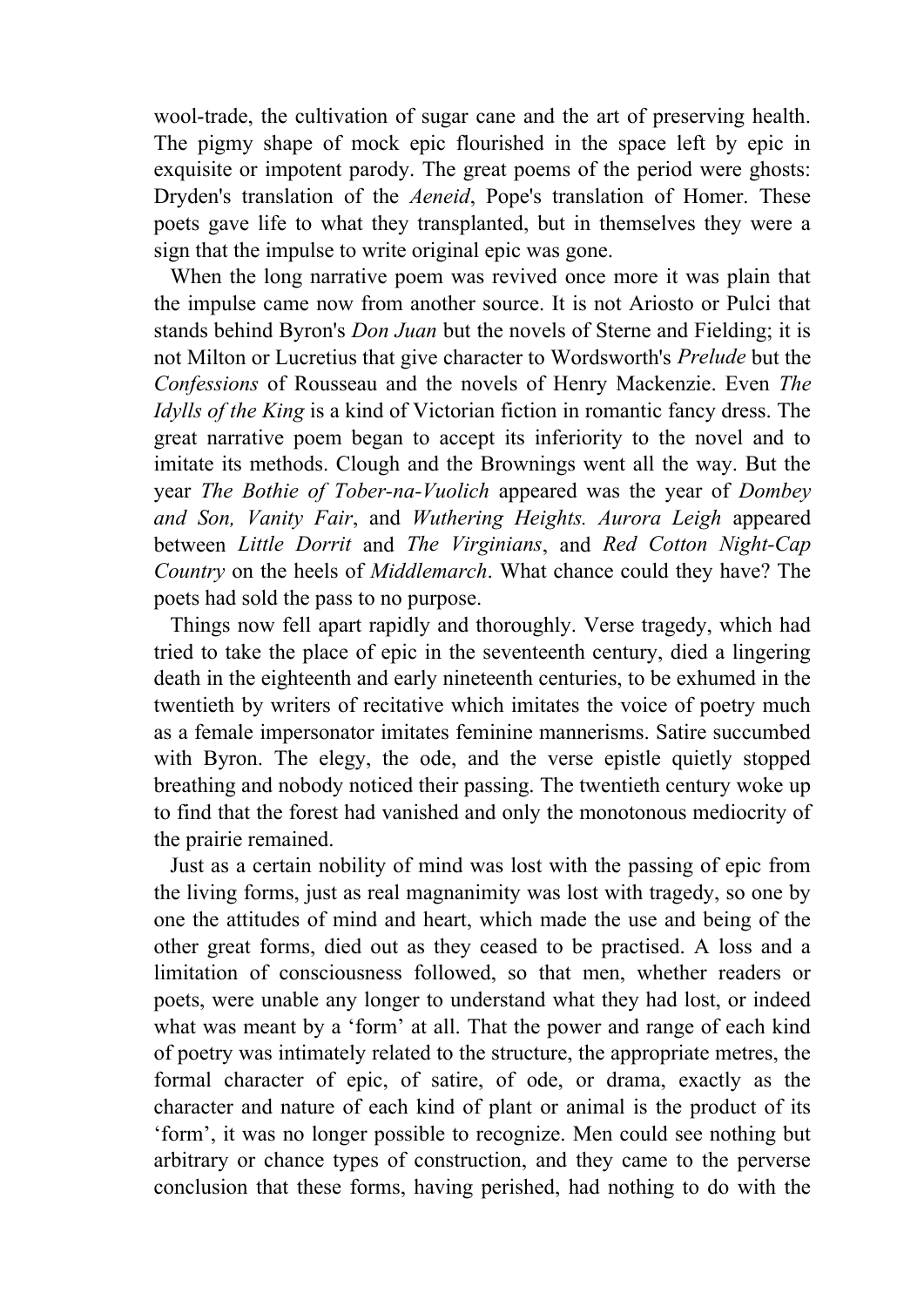essential nature of poetry. Poetry in its purest form they decided was to be found in the lyric. Edgar Allan Poe propounded the new heresy in an essay which became one of the bases of symbolist doctrine. Narrative, drama, excogitation, argument, description were rejected as having nothing to do with the pure essence of poetry. Poetry was music. Poetry was not the thing said, but continual evocation of delicious suggestions of meaning. Poetry was an unconscious crystallization of glittering images upon the bare twig of metre. Poetry, at the nadir of this search for its essence, became the formless babble and vomit of the poet's subconscious mind.

 One thing more disastrous, perhaps, than the disappearance of the great forms, has been the concomitant disappearance of the middle form of poetry: that form in which the uses of poetry approach closest to the uses of prose, and yet remain essentially poetry. It was a form which served without pretension the purposes of narration, the essay, the letter, conversation, meditation, argument, exposition, description, satire or cheerful fun. Its mood, like the mode, was discursive, not intense or elevated or passionate. It was in this middle field that the poets learned the exercise and management of their craft, the maintenance and modulation of tone, the arts of being at once well-bred, elegant, sincere and adept. It was from this middle ground that the poets moved to higher flights, and moved with assurance and skill. And it was from this common ground, this basic level of performance, that public taste was able to measure their progress towards the true sublime and to appreciate lapses of poetic tact, failures, and absurdities, which are largely hidden from the poets and their readers today. It did not depend, like most of the admired poetry of today, on a profusion of startling images, but on the plain resources of ordinary English used with inimitable aptness and animated by metre and rhyme. It was in this middle style that Chaucer wrote his tales, that Jonson could describe Penshurst, the house of his friend and patron, Dryden retell a tale from Boccaccio or argue in *Religio Laici* against the faith he was so soon to embrace, Smart describe the picking of hops in Kent, or Wordsworth relate with quiet amusement his student life at Cambridge. Browning found it ready to hand, the medium of speech neither dramatic nor merely colloquial, yet suggesting both, for his remarkable gallery of men and women. In it he wrote *The Ring and the Book*, the greatest *poem* of the nineteenth century, which, because of its medium, is perfectly effective and yet not great poetry. The discursive mode is not wholly unpractised today. Martyn Skinner has used it in *Letters to Malaya*, and Robert Frost in some of his New England poems, to mention two modern poets. But it has disappeared from what is fashionable and has therefore ceased to be part of the education of young poets and the natural measure and standard, for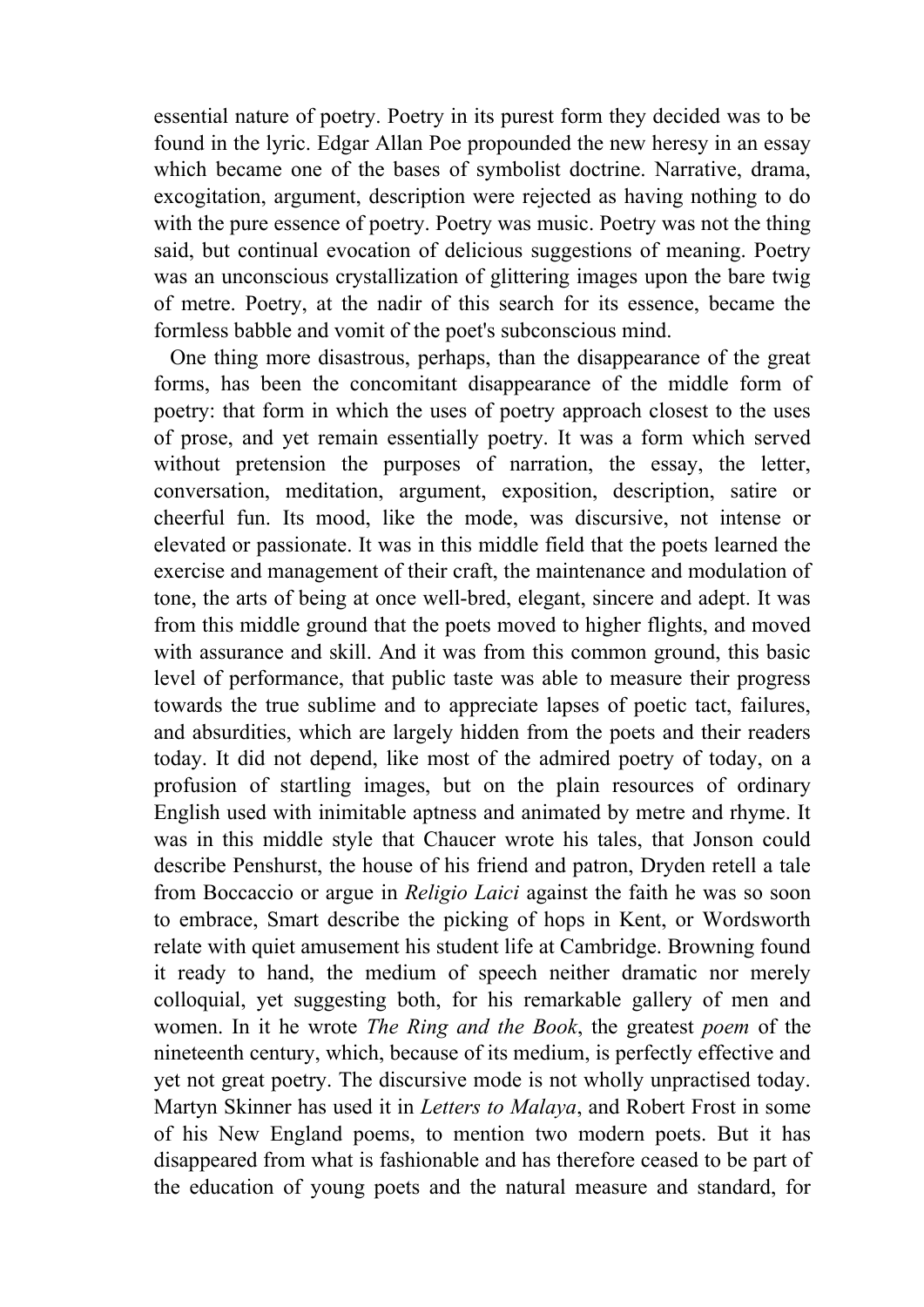public taste, of success or failure in the intenser forms of poetry.

 One of the masters of the discursive mode in English is Cowper. Few read *The Task* nowadays, but it deserves to be read if only to remind us of the still centre, the simple graces, the unobtrusive ceremony of language, for loss of which the whole natural order of poetic forms has fallen apart:

*Now stir the fire, and close the shutters fast*, *Let fall the curtains, wheel the sofa round*, *And, while the bubbling and loud-hissing urn Throws up a steamy column, and the cups*, *That cheer but not inebriate, wait on each*, *So let us welcome peaceful evening in*.

 In Cowper, in much of Dryden, above all in Chaucer we have the discursive mode at its barest and simplest. Metre and the unaffected skill of the poet draw the natural words and syntax into a movement that constitutes the dance of language we call poetry. On mastery of this basic skill depends the successful use of all the higher resources of poetry. On a taste discriminating enough to appreciate this as poetry, depends the power to discriminate and to appreciate all the higher forms in their appropriate and natural order, and to see them for what they are. Without this principle of discrimination no one can understand the *composition* of a long poem. No long poem can stay always at the height; the poet must understand the art of modulation, and mastery of the discursive mode is the key to this art. On this depend proportion, harmony, connection, surprise, and the power to return without lapsing into dullness—all the architectonic skills. In the possession of this knowledge the poets have no need, as seems to be the case today, of theories of magic or techniques of chance collision or subterranean evocation. The theory of poetry is simply that of the natural use of natural forces to produce effects never known in nature and to make these forces serve ends, not different from those met with in other kinds of social intercourse, but only at a heightened level of perception and a higher organization of heart and mind. And it is in this use of natural forces to new ends that poetry takes its place among the characteristically human and humane occupations.

 The counter view, which now holds the field, was enunciated by Poe in 1848:

I hold that a long poem does not exist. I maintain that the phrase, 'a long poem', is simply a flat contradiction in terms. I need scarcely observe that a poem deserves its title only inasmuch as it excites, by elevating the soul. The value of the poem is in the ratio of this elevating excitement. But all excitements are, through a psychal necessity, transient. . . .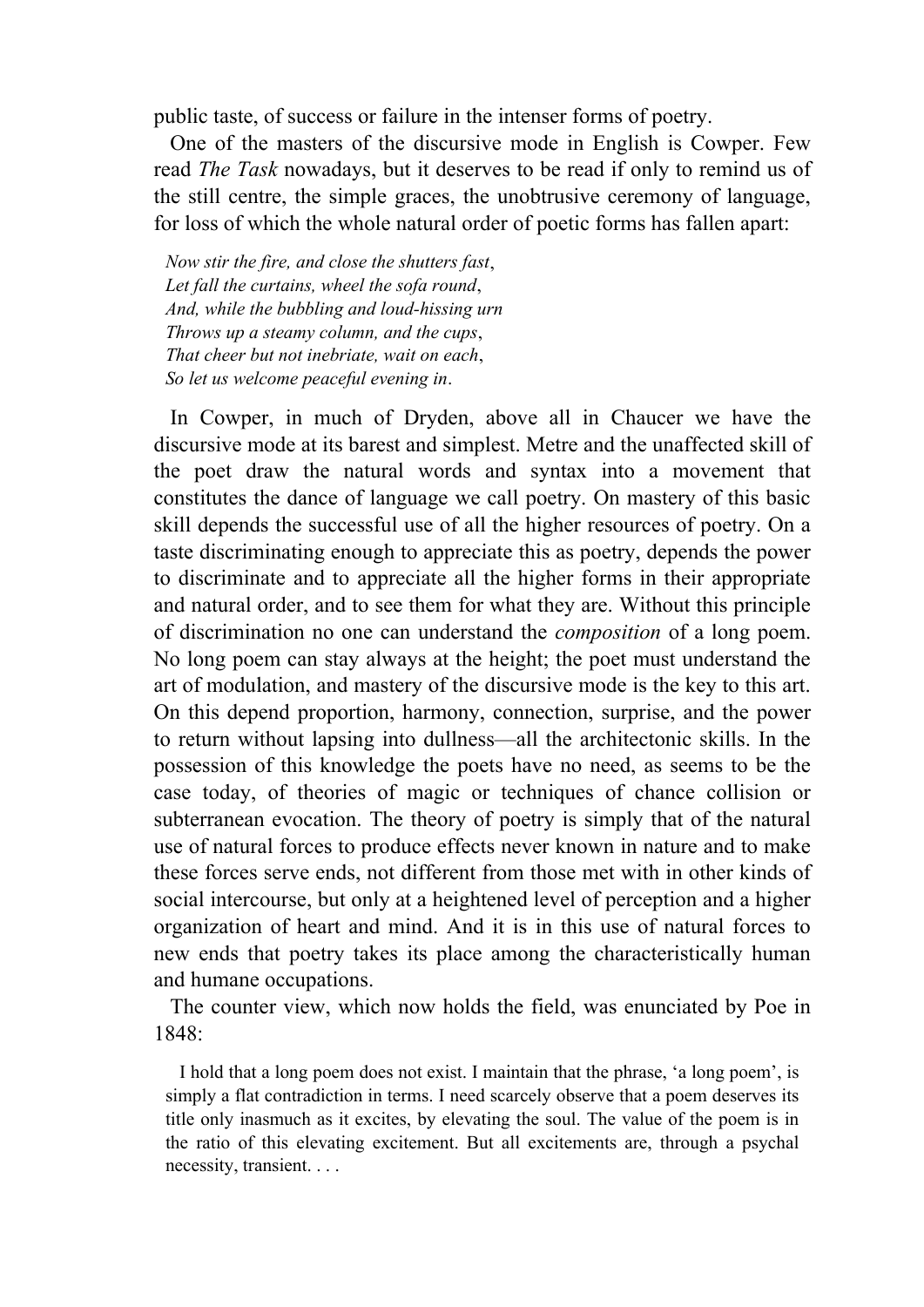That degree of excitement which would entitle a poem to be so-called at all, cannot be sustained throughout a composition of any great length. After the lapse of half an hour, at the utmost, it flags—fails—a revulsion ensues—and then the poem is, in effect, and in fact, no longer such.

 There would be no point in contemplating the ingenious but essentially trivial arguments of Poe's *The Poetic Principle* had these arguments not had the misfortune to justify so aptly what was going on in poetic practice in the nineteenth century, and had they not, by a series of unfortunate accidents, become the basis of so many varieties of modern poetic doctrine. Poe's opinion hardly deserves a serious answer. He might just as well have maintained that love consists only of brief passages of intense excitement in sexual intercourse, and that, because a man cannot prolong these moments indefinitely, he is never in love except when he is in bed. Nothing so well illustrates the disaster which followed the loss of any sense of the nature and the importance of the discursive mode as this tendency to equate poetry with excitement. Poe's essay goes on to proclaim that coherent argument, narrative, and description are irrelevant. Poetry, he makes it seem, elevates us as a bottle of whisky may put us in a state of elevation. If we take more than a little of either 'a revulsion ensues'. A generation which could see no poetry in Pope took the view that the essence of poetry was to be found in Palgrave's *Golden Treasury* of 1861 and 1869.

 Though they may write in verse, though they may in a certain sense be masters of the art of versification, Dryden and Pope are not classics of our poetry, they are classics of our prose,' wrote Matthew Arnold in 1880. Palgrave and Arnold were education officials. Both became Professors of Poetry at Oxford. It may be significant that since their day education in schools, on which the formation of public taste so much depends, has offered as the basis of the study of poetry mainly anthologies of the Palgrave sort, and that the study of poetry in universities so often neglects the discursive mode. We live in a world which has been systematically brought up without appreciation of the plain bread of poetry, which has as systematically had its taste formed on little cakes and sugar-plums, to appreciate nothing but short spasms and concentrated sweetness, which has never learned the habits of sustained attention which greater works demand.

 When plant ecologists have wished to restore and regenerate the surface of an erosion plain they first planted the dunes with coarse and resistant grasses with roots that bind and stabilize the clay slope along with a hardy succulent—such as pigface. Additional grass and small weeds could then take root on the protected surface. Slowly humus was formed; bacteria and